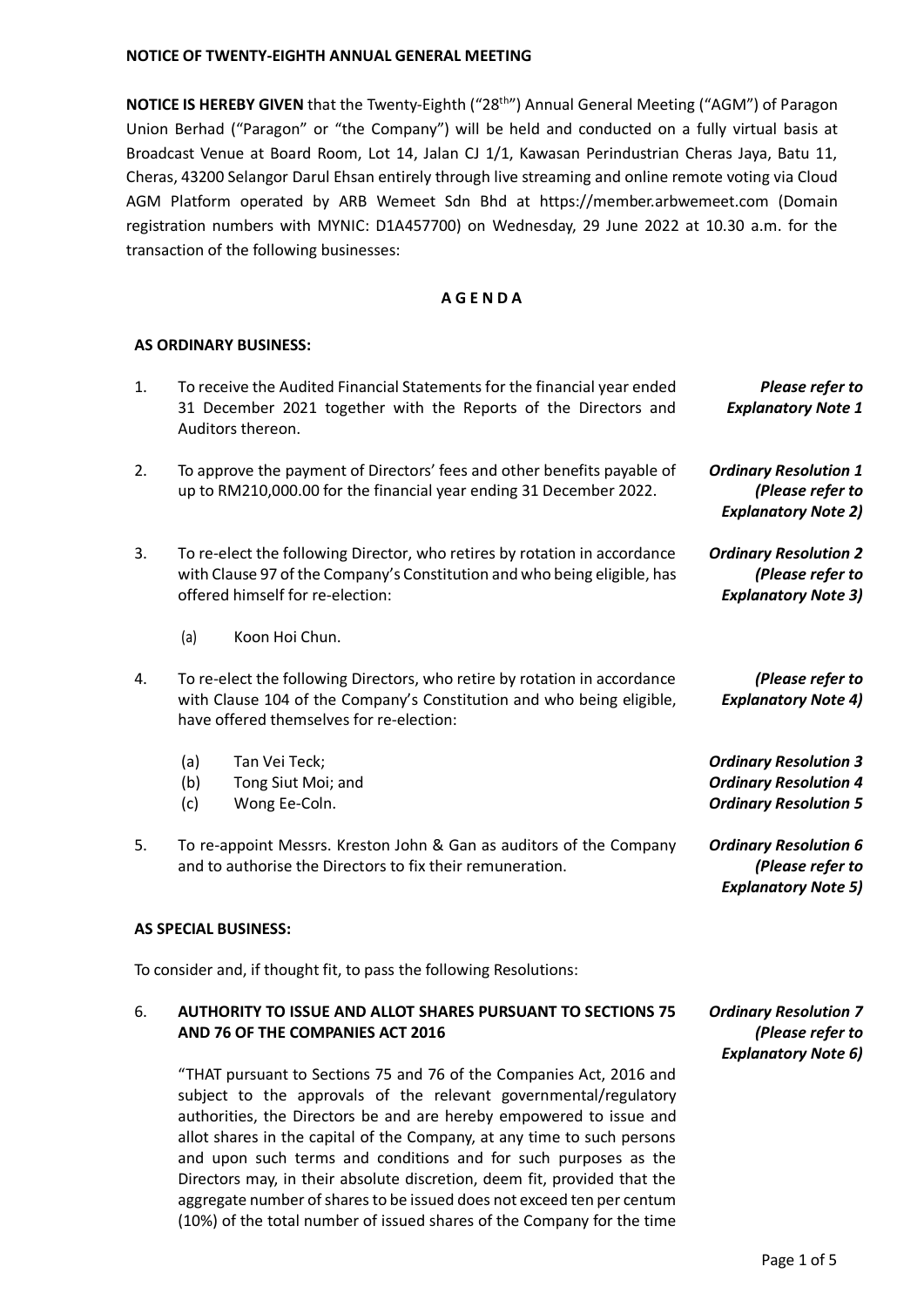being and the Directors be and are also empowered to obtain the approval for the listing of and quotation for the additional shares so issued on Bursa Malaysia Securities Berhad.

AND THAT such authority shall commence immediately upon the passing of this Resolution and continue to be in force until the conclusion of the next Annual General Meeting of the Company."

7. To transact any other business for which due notice shall have been given.

#### **BY ORDER OF THE BOARD**

**Tan Tong Lang (MAICSA 7045482 / SSM PC No. 202208000250)** Company Secretary

Selangor Darul Ehsan Dated this 29 April 2022

Notes:

- 1. A member of the Company entitled to attend and vote at the meeting is entitled to appoint a proxy(ies) to attend and vote on his(her) behalf.
- 2. A proxy may but need not be a member of the Company. A proxy appointed to attend and vote at a meeting of a Company shall have the same rights as the member to speak at the meeting.
- 3. A member may appoint more than one (1) proxy to attend the same meeting. Where a member appoints two (2) or more proxies, he(she) shall specify the proportion of his(her) shareholdings to be represented by each proxy.
- 4. Where a member of the Company is an exempt authorized nominee which holds ordinary shares in the Company for multiple beneficial owners in the one securities account ("omnibus account"), there is no limit to the number of proxies which the exempt authorized nominee may appoint in respect of each omnibus account it holds.
- 5. The Form of Proxy shall be signed by the appointor or his(her) attorney duly authorised in writing or, if the member is a corporation, it must be executed under its common seal or by its duly authorised attorney or officers.
- 6. The instrument appointing a proxy must be deposited at the office of the Share Registrar of the Company situated at Level 5, Block B, Dataran PHB, Saujana Resort, Section U2, 40150 Shah Alam, Selangor, not less than twenty-four (24) hours before the time appointed for the taking of poll at the meeting or adjourned meeting.
- 7. In respect of deposited securities, only members whose names appear on the Record of Depositors on 20 June 2022 (General Meeting Record of Depositors) shall be eligible to attend, speak and vote at the meeting or appoint proxy(ies) to attend and/or vote on his(her) behalf.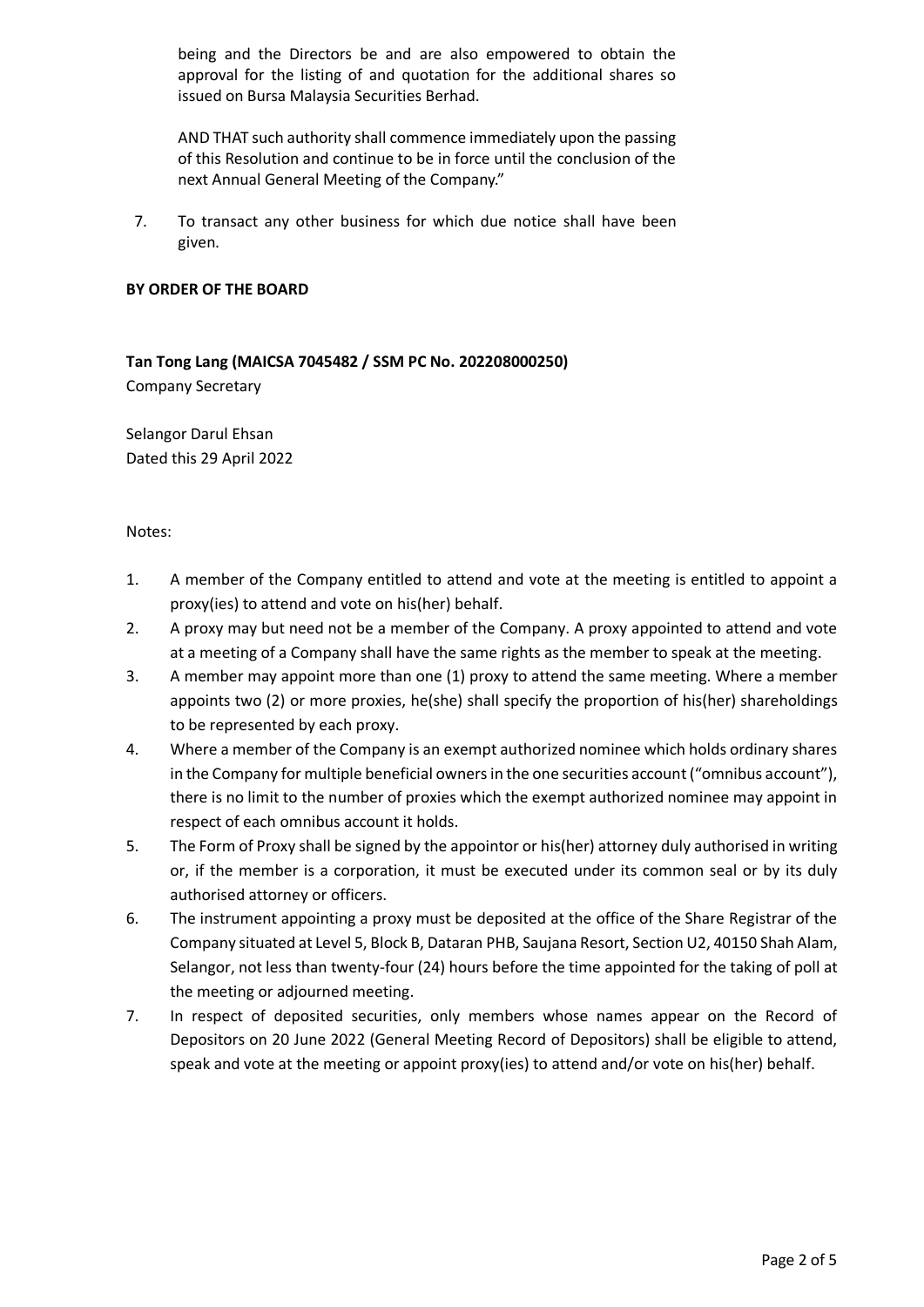#### **EXPLANATORY NOTES TO ORDINARY BUSINESS:**

### **1. Audited Financial Statements for the financial year ended 31 December 2021**

This Agenda No. 1 is meant for discussion only as Section 340(1)(a) of the Companies Act, 2016 (the "Act") provide that the audited financial statements are to be laid in the general meeting and does not require a formal approval of the shareholders. Hence, this Agenda item is not put forward to the shareholders for voting.

### **2. Ordinary Resolution 1: To approve the payment of Directors' fees and other benefits payable**

Pursuant to Section 230(1) of the Act, fees and benefits payable to the Directors of public company or a listed company and its subsidiaries shall be approved by shareholders at a general meeting. The Directors' benefits payable comprises of meeting attendance allowances and other claimable benefits.

In determining the estimated total amount of Directors' fees and benefits, the Board has considered various factors, among others, the estimated claimable benefits and estimated number of meetings for the Board and Board Committees held for the financial year ending 31 December 2022.

In the event the proposed amount is insufficient (e.g. due to more meetings or enlarged Board size), approval will be sought at the next AGM for additional fees to meet the shortfall.

# **3. Ordinary Resolution 2: Re-election of Director who retires in accordance with Clause 97 of the Company's Constitution**

Clause 97 of the Company's Constitution states that an election of Director shall take place each year at the annual general meeting of the Company, where one-third of the Directors for the time being, or, if their number is not three (3) or a multiple of three (3), then the number nearest to one-third shall retire from office and be eligible for re-election PROVIDED ALWAYS that Directors shall retire from office once at least in each three (3) years but shall be eligible for reelection. A retiring Director shall retain office until the close of the meeting at which he retires.

Mr. Koon Hoi Chun is standing for re-election as Director of the Company and being eligible, has offered himself for re-election.

For the purpose of determining the eligibility of the Director to stand for re-election at the 28<sup>th</sup> AGM, the Nomination and Remuneration Committee has considered the requirements under Paragraph 2.20A of the Main Market Listing Requirements of Bursa Securities and recommended Mr. Koon Hoi Chun for re-election as Director pursuant to Clause 97 of the Company's Constitution.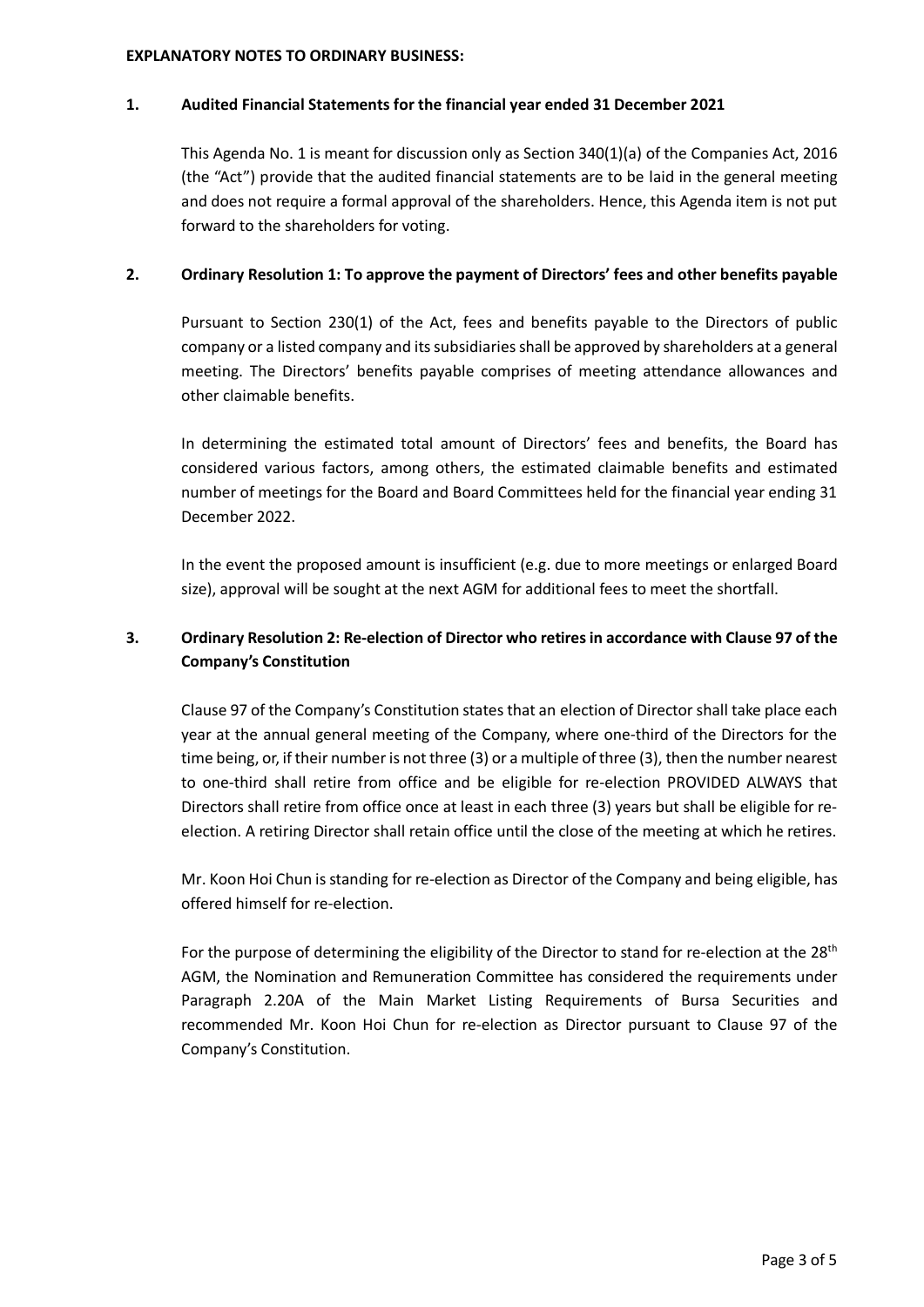# **4. Ordinary Resolutions 3,4 and 5: Re-election of Directors who retire in accordance with Clause 104 of the Company's Constitution**

Clause 104 of the Company's Constitution states that any Directors so appointed either to fill a casual vacancy or as an addition to the existing Directors, shall hold office only until the next following AGM, and shall then be eligible for re-election but shall not be taken into account in determining the Directors who are to retire by rotation at that meeting.

Mr. Tan Vei Teck, Miss Tong Siut Moi and Mr. Wong Ee-Coln are standing for re-election as Directors of the Company and being eligible, have offered themselves for re-election as Directors pursuant to Clause 104 of the Company's Constitution.

## **5. Ordinary Resolution 6: Re-appointment of Auditors**

The Audit Committee and the Board have considered the re-appointment of Messrs. Kreston John & Gan ("Kreston John") as auditors of the Company and collectively agreed that Kreston John have met the relevant criteria prescribed by Paragraph 15.21 of Main Market Listing Requirements of Bursa Malaysia Securities Berhad.

# **6. Ordinary Resolution 7: Authority to issue and allot shares pursuant to Sections 75 and 76 of the Companies Act 2016**

The Ordinary Resolution 7, if passed, is a renewal of general mandate to empower the Directors to issue and allot shares up to an amount not exceeding 10% of the total number of issued shares of the Company for the time being for such purposes as the Directors consider would be in the best interest of the Company. This authority, unless revoked or varied by the Company at a general meeting, will expire at the next AGM.

The general mandate will provide flexibility to the Company for any possible fund raising activities, including but not limited to further placing of shares, for the purpose of funding future investment project(s) workings capital and/or acquisitions at any time without convening a general meeting as it would be both costs and time consuming to organise a general meeting.

As at the date of this Notice, a total of 13,829,652 ordinary shares were issued and allotted pursuant to the authority granted to the Directors at the  $27<sup>th</sup>$  Annual General Meeting held on 31 May 2021 and the said authority will lapse at the conclusion of the forthcoming  $28<sup>th</sup>$  Annual General Meeting.